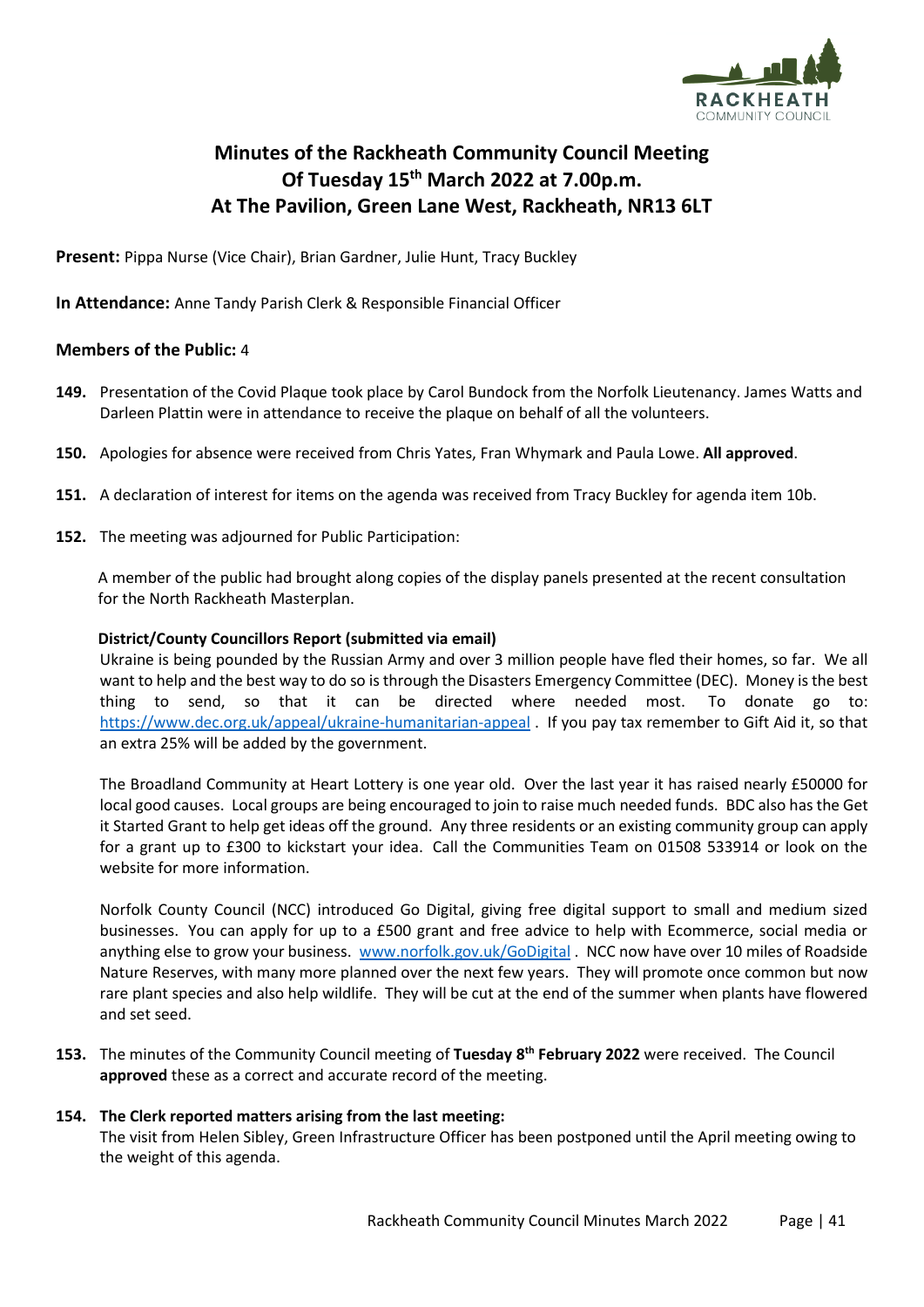#### **155. HRH Platinum Jubilee Plans update**

- a. The planting location of the Jubilee Oak tree was proposed as Holy Trinity Church. The church are in agreement. **All agreed**. Brian will arrange for the planting to take place.
- b. The purchase of a Jubilee plaque was approved from CIM Limited at a cost of £35.00 +VAT. A budget of up to £50.00 was **approved** to purchase 4 wooden posts and chicken wire to surround the tree and protect from damage.
- c. There were no members of the Jubilee Event Planning Working Group, in attendance so it was agreed that a meeting will be arranged virtually with the Working Group within the next week to establish what has been arranged and begin publicising the event.

#### **156. Planning Applications:**

a. 20200207

Description: To replace the wood and metal windows with uPVC double glazed windows, retaining the same size and shape. Design to replicate the current windows.

Location: Holy Trinity Church, Salhouse Road, Rackheath, Norwich, NR13 6PD Application Type: Full Planning

Comments: The replacement glass will no longer be stained glass and although the Council felt that this defines the building as a church, **no objections** to the uPVC replacement windows were raised.

- b. The intention of Norfolk Homes to transfer the open space at The Landings development on Green Lane West to a residents' private management company, was considered and the Council would like more information about whether this could be managed in a more hybrid manner where the Council takes responsibility for grass cutting, waste bins and play equipment and all other maintenance is transferred to an external provider. The Clerk is to investigate and report back to Council.
- c. The plans presented at the recent public consultation for Taylor Wimpey show the employment area has reduced in size but it is unclear what other changes have been made. Feedback from the consultation has been offered by the developer at a meeting at the end of April. The Council are proposing Tuesday 26<sup>th</sup> April 2022. The Clerk is to arrange this.
- d. The Planning Report for February/March 2022 **was noted**.

# **157. To receive the draft Minutes of the Finance Working Group Meeting on Monday 21st February 2022 and matters arising:**

- a. The Pavilion hire fees were reviewed. An increase is proposed in the Pavilion hire fee of 20% in view of the increasing energy costs and will be reviewed in 6 months time. This will be effective from 1 May 2022 for all regular hirers and any invoices already raised will be honoured at the old rate. All new bookings will be subject to the increase from 1 April 2022. The day and weekend rates were brought into line with each other. Football fees to be reviewed at the start of the next season. **All agreed**.
- b. It was proposed that outstanding invoices totalling £187.30 for 2020/21 to be cleared from the system due to admin errors and covid cancellations. **All agreed**.
- c. The balance of the Reserve Funds were noted. A new reserve was proposed for elections at £2,500.00 and topped up annually when depleted. **All agreed**.
- d. The review of the Financial Regulations was **approved**.
- e. The review of Rackheath Community Council's Risk Assessment Scheme was **approved.**
- f. The review of the Asset Register was **approved**. Jubilee Park play equipment was increased to include the toddler park and basketball court which had been installed by developers. A £1.00 value was applied to Stracey Playing Field. **All agreed.**

# **158. The Pavilion and Stracey Playing Field**

- a. The Pavilion Risk Assessment was reviewed and **approved**.
- b. The quotes for the reinstatement of the old school car park at Stracey Playing Field to provide additional car parking for football were considered and it was proposed to adopt the more basic solution at a cost of £2,820.00 +VAT. **All agreed**.
- c. Matters relating to Wroxham Youth Football Club were deferred until the next meeting when more information can be made available. **All agreed**.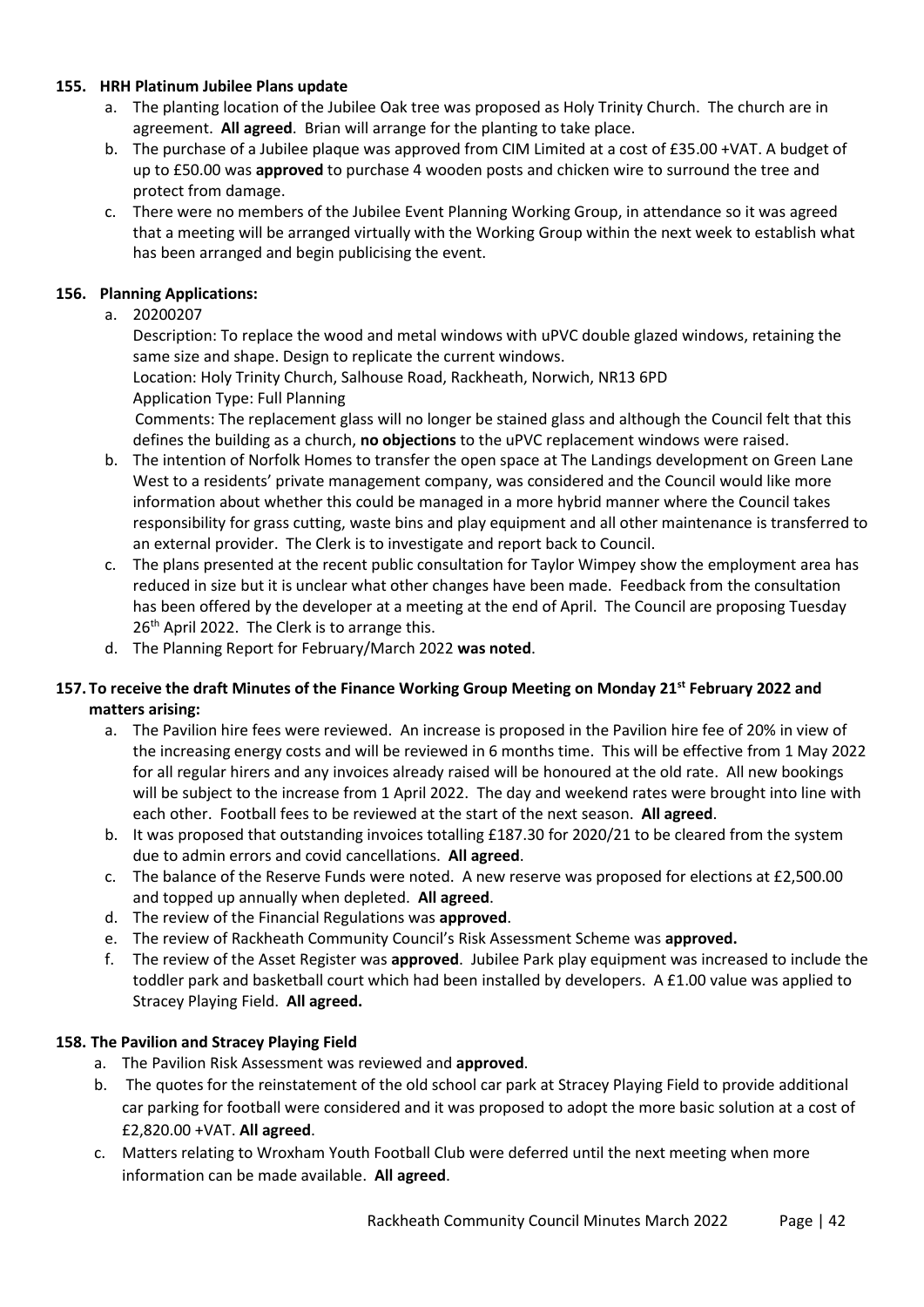**159.** Two quotes were considered for the grounds maintenance contract for 2022/23 and it was proposed to accept the quote from Garden Guardian Limited. **All agreed**.

#### **160. Accounts**

- a. The payments for March 2022 were **approved** (appendix 1)
- b. The monthly bank reconciliation to 28th February 2022 was **noted**.
- c. The receipts for February 2022 were **noted**.
- d. The Clerk's attendance on the Norfolk SLCC Conference was **approved** at a cost of £39.00 inclusive.
- e. The renewal of the annual SLCC Membership at a cost of £171.00 inclusive was **approved**.
- f.The invoice from McWebb Building Contractors to reseat 5 loose tiles on the Pavilion roof at a cost of £60.00 +VAT was **approved**.
- g. The invoice from Blockbuster Drains Limited to unblock the ladies toilet drains at a cost of £100.00 +VAT was **approved**.
- h. The renewal of the Norfolk Parish Training and Support subscription at a cost of £525.00 inclusive, was **approved**.

# **161. Policy Review**

a. The updated Code of Conduct was reviewed and **approved.**

# **162. To receive correspondence and agree response (if any)**

- ➢ Norwich Western Link project update
- ➢ Norfolk Police advising of Time to Talk sessions with Your Police and Crime Commissioner Giles Orpen-Smellie. *Shared with the community on Facebook.*
- ➢ Wroxham Ward Newsletter From your Local Policing Neighbourhood Team

# **163. Items for publication/media and items for the next Community Council meeting on Tuesday 19th April 2022**

- Wroxham Youth Football Club
- A visit from Helen Sibley, Green Infrastructure Officer
- Any updates on the Taylor Wimpey masterplan
- Update on plans for the Queens Jubilee

# **164. To consider excluding the public under the Public Bodies (Admissions to Meetings) Act 1960, to exclude the public due to the confidential nature of the item to be discussed – personnel matters.**

- a. The Booking Assistants pay was reviewed and an increase above the new Minimum Living Wage of 5.3% was proposed. **All agreed**.
- b. An adjustment to the Booking Assistant's hours were **agreed**
- c. The Clerk's pay was reviewed and the 1.75% increase from 1 April 2021 was **noted**; pay to be backdated in the March salary payment. The annual pay scale increment from 1 April 2022 was also **noted**.
- d. The Clerks Annual Leave requests were **approved.**

The Meeting concluded at 20:44